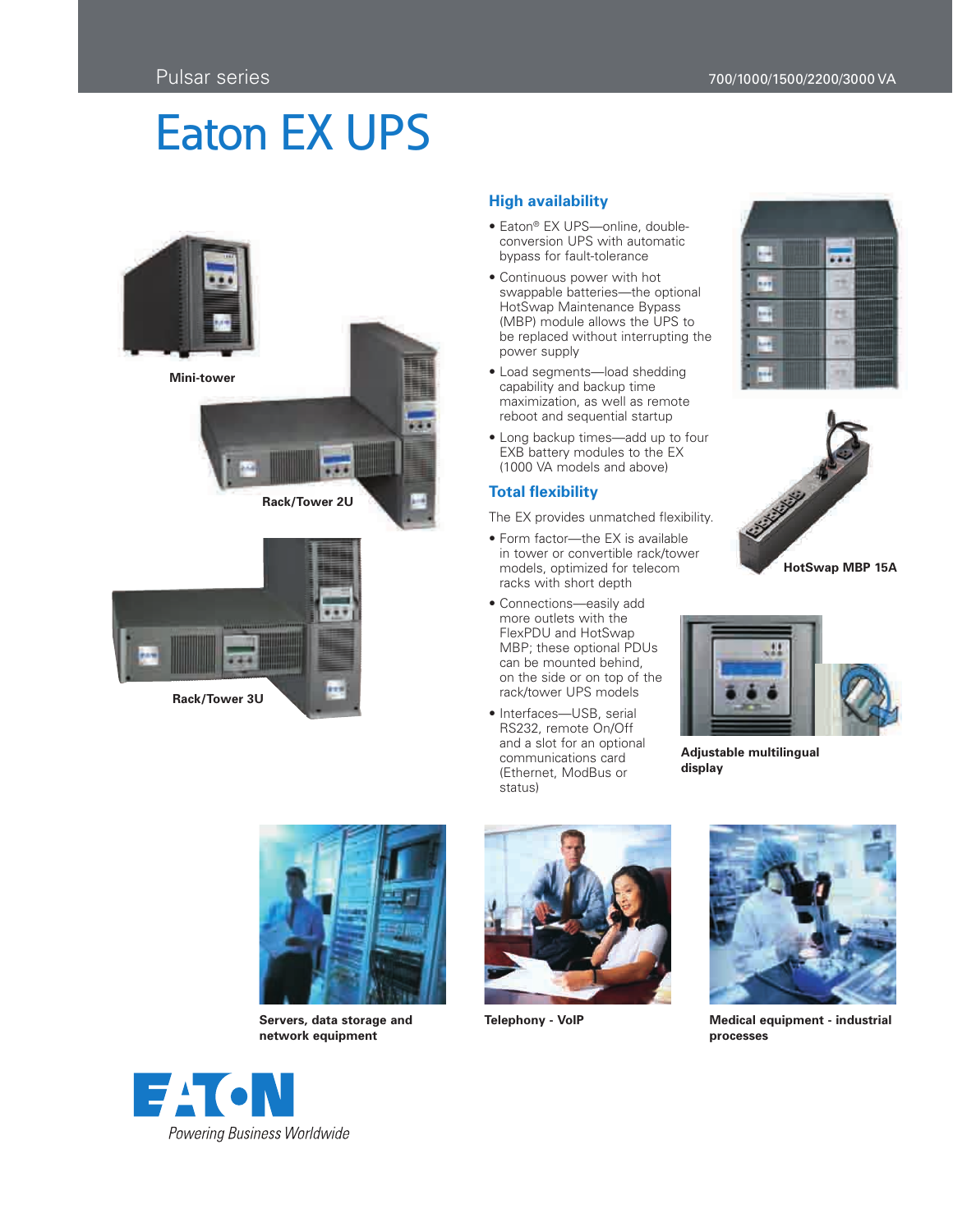## **Manageability**

- Multilingual LCD provides access to a wide range of measurements and setup menus
- Remote supervision—the EX comes with a free five-node version of Enterprise Power Manager for network-based supervision and asset management
- Network-based modules for power management of servers (Windows, Linux, MacOS) or small blade servers (VMware ESX, Microsoft Hyper-V)
- NetWatch 5.0 software enables automatic shutdown of UPSprotected devices



**Eaton NetWatch Client 5.0 has tested compatible with Cisco Unified Communications Manager 4.3. Go to www.eaton.com/PQ/cisco for disclaimer.**

## **Eaton customer service and support**

- Two-year warranty, including batteries
- Standard exchange of product in case of failure, including batteries

### **Associated services:**

- Extended warranty contracts available to provide up to five years of warranty coverage
- Battery replacement program
- UPSgrade™ program for substitution of an old UPS (vendor neutral)

### **Communications software and connectivity**

- • **Power management suite** (included) comes with network-based shutdown software (Windows, Linux, MacOS, VMware ESX, Microsoft Hyper-V) and local or remote supervision up to five nodes
- **Network Management Card (NMC)** connects the UPS to an Ethernet 10/100 network, raising SNMP or XML alarms and supervising the UPS using a simple browser interface
- **NMC environment sensor** monitors the temperature, humidity and two relay contacts via SNMP or HTML
- **Enterprise Power Manager** supervisor provides comprehensive management of multiple UPSs and PDUs using a Windows PC (vendor neutral)
- **NMS integration kits** include HP OpenView, IBM Tivoli Netview, CA Unicenter, etc.
- **Management card contacts/serial** provide UPS status outputs via relay contacts, emergency stop and a second serial port
- **NMC ModBus/JBus card** combines SNMP, HTML and ModBus/ JBus supervision
- **UPS control remote display** monitors UPS status up to 82 feet from the unit



**FlexPDU and HotSwap MBP can be mounted in many different positions**









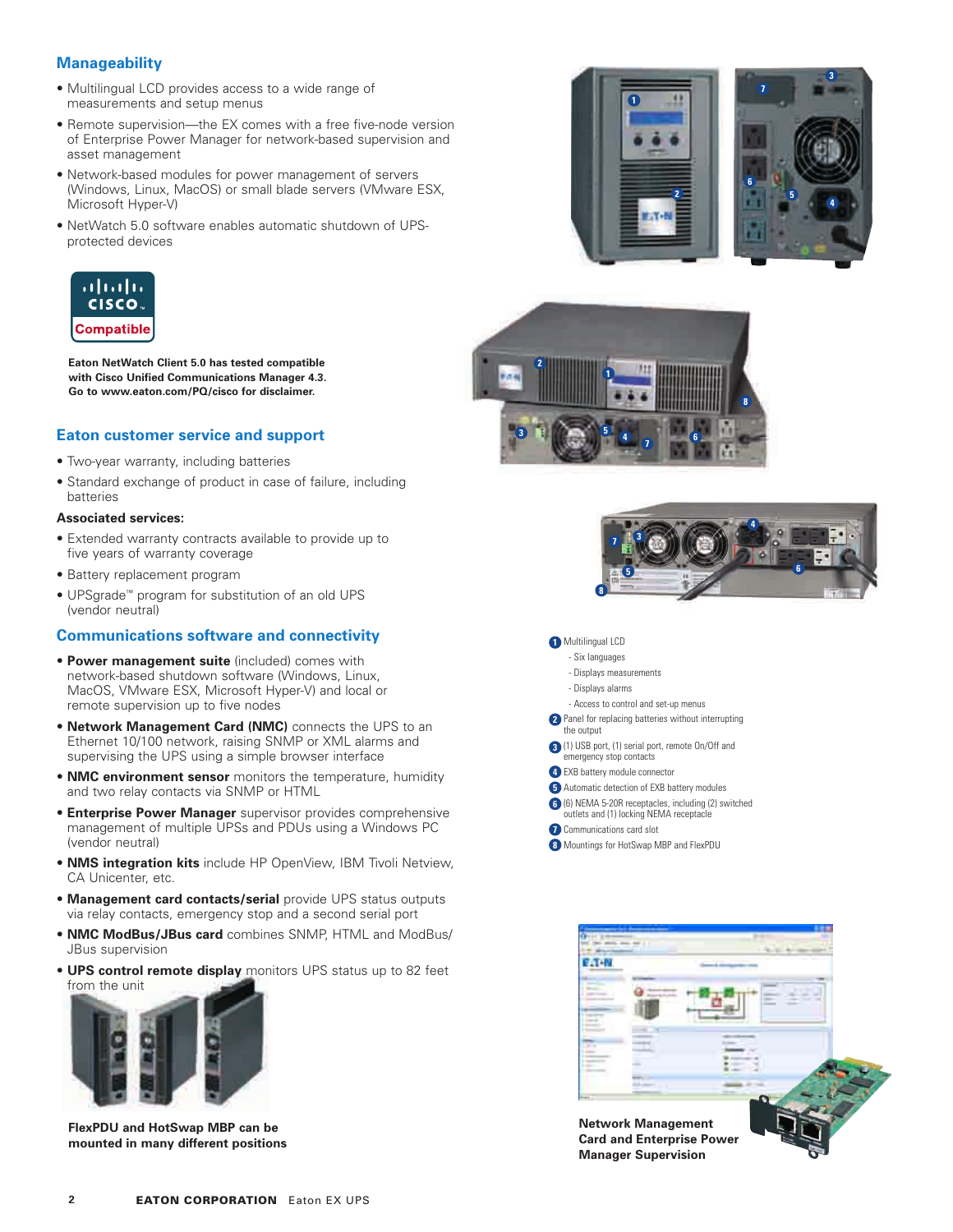# Technical specifications<sup>1</sup>

# **FORMAT**

| Form factor                                          | 700 VA: Mini-tower<br>1000-1500 VA: Mini-tower or<br>rack/tower 2U<br>2200–3000 VA: Rack/tower 2U<br>and rack/tower 3U                                      |
|------------------------------------------------------|-------------------------------------------------------------------------------------------------------------------------------------------------------------|
| <b>ELECTRICAL CHARACTERISTICS</b>                    |                                                                                                                                                             |
| <b>Topology</b>                                      | Online with automatic bypass and<br>power factor correction                                                                                                 |
| Input voltage/frequency range<br>(without batteries) | 700-1500 VA: 100/120/140/160 <sup>2</sup> to 284V,<br>40-70 Hz<br>2200-3000 VA: 50 <sup>3</sup> -100V to 142V,<br>40-70 Hz                                  |
| Output voltage/frequency                             | 120V (adjustable to 100/110/127V),<br>50/60 Hz, auto-select or frequency<br>converter mode <sup>4</sup>                                                     |
| <b>CONNECTIONS</b>                                   |                                                                                                                                                             |
| Input                                                | 700-1500 VA: 5-15P<br>2200 VA: NEMA 5-20P<br>3000 VA: NEMA L5-30P                                                                                           |
| Outputs                                              | 700-1500 VA: (4) 5-15R tower, (6) 5-15R<br>RT <sub>2U</sub><br>2200 VA: (6) NEMA 5-20R + (1) NEMA<br>L5-20R<br>3000 VA: (6) NEMA 5-20R + (1) NEMA<br>L5-30R |
| Additional outputs with<br>HotSwap MBP               | 700-1500 VA: (4) NEMA 5-15R<br>2200-3000 VA: (5) NEMA 5-15R or<br>(5) NEMA 5-20R                                                                            |
| Additional outputs with FlexPDU                      | NEMA L5-20R<br>2200-3000 VA: (10) NEMA 5-15R or<br>(10) NEMA 5-20R or (8) NEMA L5-20R                                                                       |
| <b>INTERFACES</b>                                    |                                                                                                                                                             |
| Indicators and display                               | (3) LEDs + adjustable multilingual<br>display: display of measurements,<br>access to control and setup menus                                                |
| <b>Communication ports</b>                           | (1) USB port, (1) RS232 serial port and<br>relay contacts <sup>5</sup> , (1) mini terminal block<br>for remote On/Off and emergency stop                    |
| Communications card slots                            | (1) slot for NMC Mini-Slot 2006<br>card, NMC ModBus/JBus or MC<br>Contacts/Serial                                                                           |
|                                                      |                                                                                                                                                             |

### OPERATINg CONdITIONs, sTANdARds ANd APPROvAls

| Operating temperature  | 32°F to 104°F (0°C to 40°C) continuous                                                                                                                                                                                                               |
|------------------------|------------------------------------------------------------------------------------------------------------------------------------------------------------------------------------------------------------------------------------------------------|
| Noise level            | 45 dBA                                                                                                                                                                                                                                               |
| Performance/Safety/EMC | 700-1500 VA: IEC 62 040-3 (VFI-SS-113),<br>IEC 62 040-1-1, IEC 60 950-1 (RD), FCC<br>Subpart B, class A<br>2200-3000 VA: IEC/EN 62 040-3 (VFI-<br>SS-113), IEC/EN 62 040-1-1, IEC/EN 60<br>950-1 (RD), IEC/EN 62 040-2 C1, FCC<br>Subpart B, Class A |
| Approvals              | 700-1500 VA: UL, cUL, CE, CB report<br>2200-3000 VA: CE, TüV, CB Report, UL<br>and CUL (CSA)                                                                                                                                                         |

1. Due to continuing product improvement programs, specifications are subject to change without notice<br>2. Lower limits for <20%, <33%, <66%, >=66% of nominal power (VA); for active output power greater<br>than 0.7 and 0.8 nom

4. Derated by 15% when used as a frequency converter 5. USB and RS232 serial ports cannot be used simultaneously

### **EX BATTERY BACKUP TIMES (IN MINUTES)<sup>1</sup>**

| Load                            | <b>Internal</b>          |                          |                          |                          |                              |
|---------------------------------|--------------------------|--------------------------|--------------------------|--------------------------|------------------------------|
| (VA/Watts)                      | <b>Batteries</b>         | +1 EBM                   | +2 EBMs                  | +3 EBMs                  | +4 EBMs                      |
| <b>EX 700</b>                   |                          |                          |                          |                          |                              |
| 70/49                           | 71                       | ÷,                       | ÷,                       | ÷,                       | ÷,                           |
| 140/98                          | 36                       | $\frac{1}{2}$            | ÷,                       | $\overline{\phantom{a}}$ | $\sim$                       |
| 210/147                         | 25                       | ÷,                       | ÷                        | ÷,                       | $\qquad \qquad \blacksquare$ |
| 280/196                         | 20                       | ÷,                       | ÷,                       | ä,                       | ä,                           |
| 350/245                         | 16                       | $\frac{1}{2}$            | ÷,                       | $\overline{a}$           | ÷,                           |
| 420/294                         | 12                       | $\overline{a}$           | ä,                       | ä,                       | $\frac{1}{2}$                |
| 490/343                         | 10                       | $\overline{\phantom{0}}$ | ÷,                       | ÷,                       | ÷,                           |
| 560/392                         | 8                        | ÷,                       | ٠                        | $\overline{\phantom{a}}$ | $\overline{\phantom{a}}$     |
| 630/441                         | 6                        | ÷,                       | $\overline{\phantom{a}}$ | $\overline{\phantom{a}}$ | $\frac{1}{2}$                |
| 700/490                         | 5                        |                          |                          |                          |                              |
| EX 1000 / 1000 RT 2U            |                          |                          |                          |                          |                              |
| 100/70                          | 75                       | 290                      | 490                      | 790                      | 980                          |
| 200/140                         | 40                       | 170                      | 290                      | 440                      | 550                          |
| 300/210                         | 28                       | 125                      | 210                      | 310                      | 390                          |
| 400/280                         | 21                       | 92                       | 180                      | 240                      | 310                          |
| 500/350                         | 18                       | 75                       | 150                      | 205                      | 250                          |
| 600/420                         | 14                       | 60                       | 110                      | 170                      | 220                          |
| 700/490                         | 11                       | 52                       | 90                       | 145                      | 190                          |
| 800/560                         | 9                        | 43                       | 78                       | 125                      | 170                          |
| 900/630                         | 7                        | 40                       | 70                       | 112                      | 155                          |
| 1000/700                        | 6                        | 35                       | 60                       | 95                       | 135                          |
| EX 1500 / 1500 RT 2U            |                          |                          |                          |                          |                              |
| 150/105                         | 60                       | 212                      | 360                      | 475                      | 700                          |
| 300/210                         | 32                       | 110                      | 220                      | 280                      | 380                          |
| 450/315                         | 21                       | 78                       | 155                      | 210                      | 260                          |
| 600/420                         | 16                       | 60                       | 115                      | 160                      | 200                          |
| 750/525                         | 13                       | 47                       | 83                       | 140                      | 180                          |
| 900/630                         | 10                       | 40                       | 71                       | 110                      | 140                          |
| 1050/735                        | 8                        | 34                       | 60                       | 90                       | 118                          |
| 1200/840                        | 7                        | 30                       | 52                       | 76                       | 100                          |
| 1350/945                        | 6                        | 27                       | 48                       | 70                       | 90                           |
| 1500/1050                       | 5                        | 24                       | 42                       | 62                       | 80                           |
| EX 2200 RT 2U & 3U <sup>2</sup> |                          |                          |                          |                          |                              |
| 220/154                         | 90                       | 352                      | 587                      | 831                      | 1216                         |
| 440/308                         | 48                       | 200                      | 340                      | 470                      | 650                          |
| 660/462                         | 30                       | 130                      | 225                      | 320                      | 450                          |
| 880/616                         | 22                       | 100                      | 170                      | 260                      | 350                          |
| 1100/770                        | 16                       | 80                       | 135                      | 215                      | 286                          |
| 1320/924                        | 13                       | 62                       | 110                      | 180                      | 240                          |
| 1540/1078                       | 10                       | 50                       | 95                       | 150                      | 200                          |
| 1760/1232                       | 8                        | 42                       | 80                       | 125                      | 170                          |
| 1980/1386                       | 7                        | 36                       | 65                       | 110                      | 152                          |
| 2200/1540                       | 6                        | 30                       | 51                       | 83                       | 134                          |
| EX 3000 RT 2U & 3U <sup>3</sup> |                          |                          |                          |                          |                              |
| 300/210                         | 79                       | 254                      | 454                      | 628                      | 847                          |
| 600/420                         | 40                       | 130                      | 255                      | 330                      | 445                          |
| 900/630                         | 25                       | 80                       | 160                      | 230                      | 290                          |
| 1200/840                        | 18                       | 60                       | 120                      | 180                      | 230                          |
| 1500/1050                       | 14                       | 48                       | 102                      | 143                      | 187                          |
| 1800/1260                       | 12                       | 38                       | 82                       | 115                      | 150                          |
| 2100/1470                       | 9                        | 32                       | 72                       | 95                       | 125                          |
| 2400/1680                       | 7                        | 27                       | 58                       | 80                       | 100                          |
| 2700/1890                       | 6                        | 22                       | 50                       | 70                       | 82                           |
| 3000/2100                       | 5                        | 18                       | 36                       | 52                       | 70                           |
| EX 3000 RT 3U XL <sup>4</sup>   |                          |                          |                          |                          |                              |
| 300/210                         | $\overline{\phantom{0}}$ | 175                      | 375                      | 549                      | 768                          |
| 600/420                         | $\frac{1}{2}$            | 90                       | 215                      | 290                      | 405                          |
| 900/630                         | $\overline{a}$           | 55                       | 135                      | 205                      | 265                          |
| 1200/840                        | L,                       | 42                       | 102                      | 162                      | 212                          |
| 1500/1050                       | $\frac{1}{2}$            | 34                       | 88                       | 129                      | 173                          |
| 1800/1260                       | $\frac{1}{2}$            | 26                       | 70                       | 103                      | 138                          |
| 2100/1470                       | ÷,                       | 23                       | 63                       | 86                       | 116                          |
| 2400/1680                       | ÷,                       | 20                       | 51                       | 73                       | 93                           |
| 2700/1890                       | $\frac{1}{2}$            | 16                       | 44                       | 64                       | 76                           |
| 3000/2100                       | ÷,                       | 13                       | 31                       | 47                       | 65                           |
|                                 |                          |                          |                          |                          |                              |

1. Battery backup times are approximate and may vary with equipment, configuration, battery age, temperature, etc. The EX has a 0.9 power factor, but runtimes are shown here at 0.7 power factor for easy comparison against competitor's products, which have a 0.7 power factor. 2. Output power rating = 1650W. 3. Standard configura-tion power rating = 2550W, with EBM = 2100W. 4 Output power rating = 2150W; up to 12 EBMs can be added for extended runtime of 196-1909 minutes